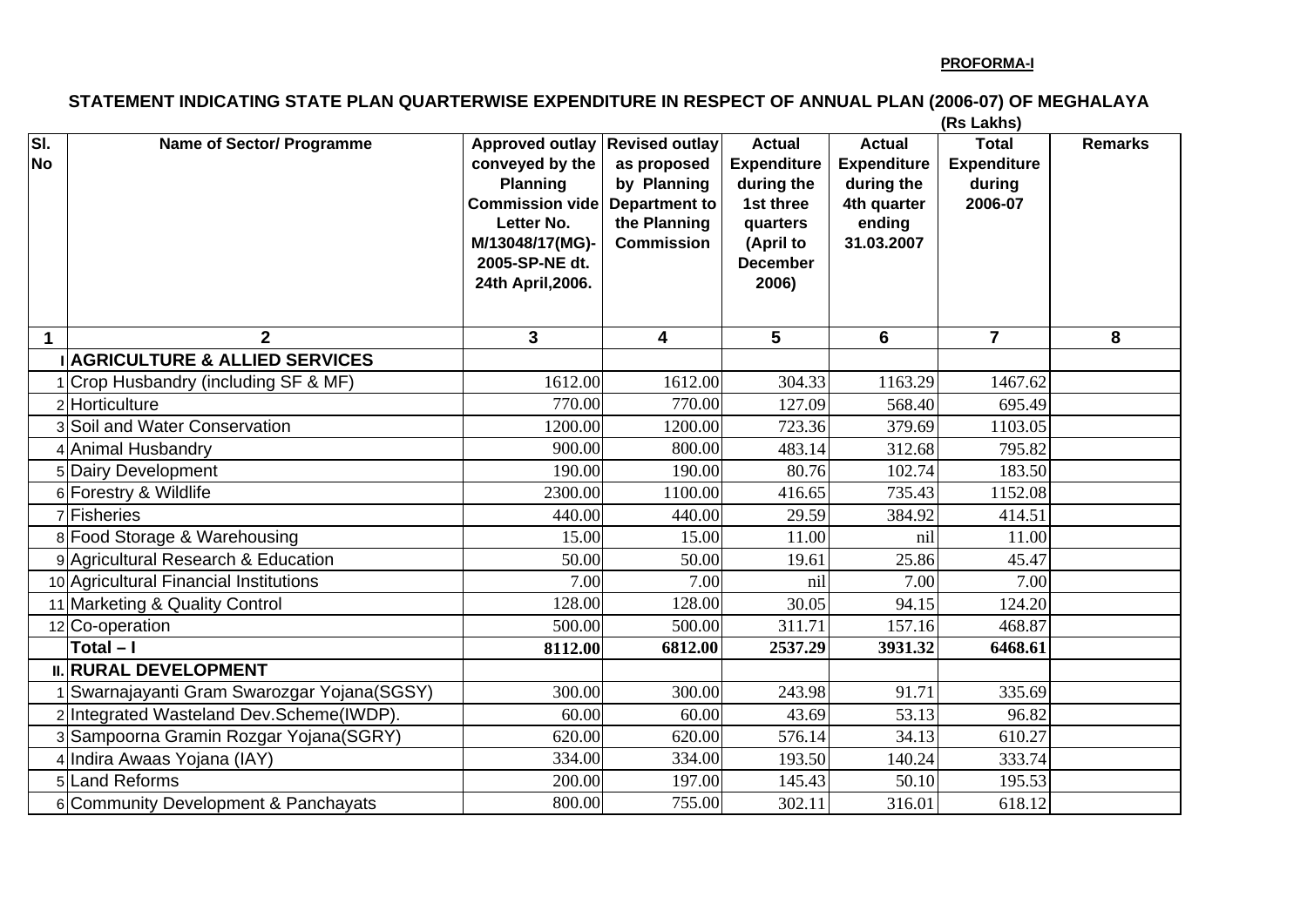| SI.<br><b>No</b> | <b>Name of Sector/ Programme</b>                                 | <b>Approved outlay</b><br>conveyed by the<br><b>Planning</b><br><b>Commission vide</b><br>Letter No.<br>M/13048/17(MG)-<br>2005-SP-NE dt. | <b>Revised outlay</b><br>as proposed<br>by Planning<br><b>Department to</b><br>the Planning<br><b>Commission</b> | <b>Actual</b><br><b>Expenditure</b><br>during the<br>1st three<br>quarters<br>(April to<br><b>December</b> | <b>Actual</b><br><b>Expenditure</b><br>during the<br>4th quarter<br>ending<br>31.03.2007 | <b>Total</b><br><b>Expenditure</b><br>during<br>2006-07 | <b>Remarks</b> |
|------------------|------------------------------------------------------------------|-------------------------------------------------------------------------------------------------------------------------------------------|------------------------------------------------------------------------------------------------------------------|------------------------------------------------------------------------------------------------------------|------------------------------------------------------------------------------------------|---------------------------------------------------------|----------------|
|                  |                                                                  | 24th April, 2006.                                                                                                                         |                                                                                                                  | 2006)                                                                                                      |                                                                                          |                                                         |                |
|                  | $\mathbf 2$                                                      | $\mathbf{3}$                                                                                                                              | 4                                                                                                                | 5                                                                                                          | 6                                                                                        | $\overline{7}$                                          | 8              |
|                  | State Institute for Research and Training in Rural<br>Dev.(SIRD) | 58.00                                                                                                                                     | 58.00                                                                                                            | 27.48                                                                                                      | 30.07                                                                                    | 57.55                                                   |                |
|                  | 8 Special Rural Works Programme.                                 | 3125.00                                                                                                                                   | 5850.00                                                                                                          | 400.00                                                                                                     | 5450.00                                                                                  | 5850.00                                                 |                |
|                  | 9 Rashtriya Sam Vikas Yojana (RSVY)                              | 2250.00                                                                                                                                   | 1500.00                                                                                                          | nil                                                                                                        | 1500.00                                                                                  | 1500.00                                                 |                |
|                  | 10 National Rural Employment Guarantee Programme                 |                                                                                                                                           | 285.00                                                                                                           | nil                                                                                                        | 284.96                                                                                   | 284.96                                                  |                |
|                  | <b>Total -II</b>                                                 | 7747.00                                                                                                                                   | 9959.00                                                                                                          | 1932.33                                                                                                    | 7950.35                                                                                  | 9882.68                                                 |                |
|                  | <b>III. SPECIAL AREA PROGRAMME</b>                               |                                                                                                                                           |                                                                                                                  |                                                                                                            |                                                                                          |                                                         |                |
|                  | Border Areas Dev. Programmes                                     | 735.00                                                                                                                                    | 1476.00                                                                                                          | 27.95                                                                                                      | 1385.06                                                                                  | 1413.01                                                 |                |
|                  | <b>Total-III</b>                                                 | 735.00                                                                                                                                    | 1476.00                                                                                                          | 27.95                                                                                                      | 1385.06                                                                                  | 1413.01                                                 |                |
|                  | IV. IRRIGATION & FLOOD CONTROL                                   |                                                                                                                                           |                                                                                                                  |                                                                                                            |                                                                                          |                                                         |                |
|                  | Major & Medium Irrigation                                        | 22.00                                                                                                                                     | 2.00                                                                                                             | nil                                                                                                        | nil                                                                                      | nil                                                     |                |
|                  | 2 Minor Irrigation                                               | 1000.00                                                                                                                                   | 700.00                                                                                                           | 533.26                                                                                                     | 216.46                                                                                   | 749.72                                                  |                |
|                  | 3 Command Area Development                                       | 29.00                                                                                                                                     | 29.00                                                                                                            | nil                                                                                                        | 27.84                                                                                    | 27.84                                                   |                |
|                  | 4 Flood Control                                                  | 215.00                                                                                                                                    | 215.00                                                                                                           | 185.05                                                                                                     | 64.59                                                                                    | 249.64                                                  |                |
|                  | Total-IV.                                                        | 1266.00                                                                                                                                   | 946.00                                                                                                           | 718.31                                                                                                     | 308.89                                                                                   | 1027.20                                                 |                |
| v                | <b>ENERGY:</b>                                                   |                                                                                                                                           |                                                                                                                  |                                                                                                            |                                                                                          |                                                         |                |
|                  | Power                                                            | 22700.00                                                                                                                                  | 18127.00                                                                                                         | 7816.26                                                                                                    | 9359.57                                                                                  | 17175.83                                                |                |
|                  | 2 Non-Conventional Sources of Energy                             | 100.00                                                                                                                                    | 77.00                                                                                                            | 28.16                                                                                                      | 49.39                                                                                    | 77.55                                                   |                |
|                  | 3 Integrated Rural Energy Programme                              | 100.00                                                                                                                                    | 100.00                                                                                                           | 39.32                                                                                                      | 30.35                                                                                    | 69.67                                                   |                |
|                  | Village electrification (MNES Special Scheme)                    | 35.00                                                                                                                                     | 58.00                                                                                                            | nil                                                                                                        | 57.45                                                                                    | 57.45                                                   |                |
|                  | <b>TOTAL V:</b>                                                  | 22935.00                                                                                                                                  | 18362.00                                                                                                         | 7883.74                                                                                                    | 9496.76                                                                                  | 17380.50                                                |                |
|                  | <b>VI. INDUSTRY &amp; MINERALS</b>                               |                                                                                                                                           |                                                                                                                  |                                                                                                            |                                                                                          |                                                         |                |
|                  | Village & Small Industries                                       | 337.00                                                                                                                                    | 337.00                                                                                                           | 177.09                                                                                                     | 151.47                                                                                   | 328.56                                                  |                |
|                  | 2 Industries (Other than $V$ & SI)                               | 2540.00                                                                                                                                   | 2540.00                                                                                                          | nil                                                                                                        | 2404.75                                                                                  | 2404.75                                                 |                |
|                  | 3 Sericulture & Weaving                                          | 400.00                                                                                                                                    | 400.00                                                                                                           | 136.97                                                                                                     | 193.88                                                                                   | 330.85                                                  |                |
|                  | 4 Mining                                                         | 190.00                                                                                                                                    | 230.00                                                                                                           | 124.97                                                                                                     | 83.30                                                                                    | 208.27                                                  |                |
|                  | <b>TOTAL VI:</b>                                                 | 3467.00                                                                                                                                   | 3507.00                                                                                                          | 439.03                                                                                                     | 2833.40                                                                                  | 3272.43                                                 |                |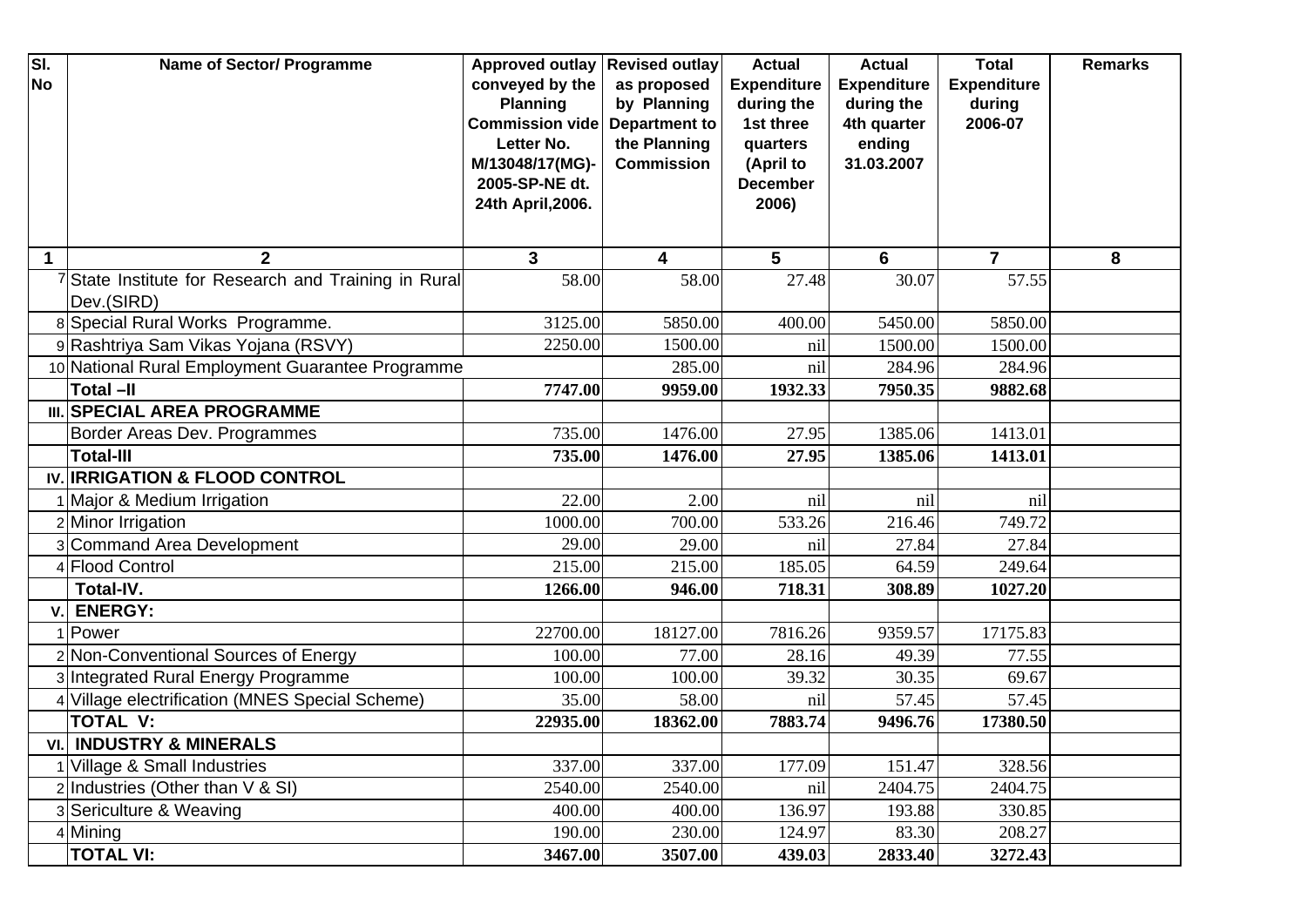| SI.<br><b>No</b> | <b>Name of Sector/ Programme</b>                   | <b>Approved outlay</b><br>conveyed by the<br><b>Planning</b><br><b>Commission vide</b><br>Letter No.<br>M/13048/17(MG)- | <b>Revised outlay</b><br>as proposed<br>by Planning<br><b>Department to</b><br>the Planning<br><b>Commission</b> | <b>Actual</b><br><b>Expenditure</b><br>during the<br>1st three<br>quarters<br>(April to | <b>Actual</b><br><b>Expenditure</b><br>during the<br>4th quarter<br>ending<br>31.03.2007 | <b>Total</b><br><b>Expenditure</b><br>during<br>2006-07 | <b>Remarks</b> |
|------------------|----------------------------------------------------|-------------------------------------------------------------------------------------------------------------------------|------------------------------------------------------------------------------------------------------------------|-----------------------------------------------------------------------------------------|------------------------------------------------------------------------------------------|---------------------------------------------------------|----------------|
|                  |                                                    | 2005-SP-NE dt.<br>24th April, 2006.                                                                                     |                                                                                                                  | <b>December</b><br>2006)                                                                |                                                                                          |                                                         |                |
| $\mathbf 1$      | $\overline{2}$                                     | 3                                                                                                                       | 4                                                                                                                | $5\phantom{1}$                                                                          | 6                                                                                        | $\overline{7}$                                          | 8              |
|                  | <b>VII. TRANSPORT</b>                              |                                                                                                                         |                                                                                                                  |                                                                                         |                                                                                          |                                                         |                |
|                  | 1 Roads & Bridges                                  | 11213.00                                                                                                                | 11713.00                                                                                                         | 6388.81                                                                                 | 4657.20                                                                                  | 11046.01                                                |                |
|                  | 2 Road Transport                                   | 300.00                                                                                                                  | 300.00                                                                                                           | 289.00                                                                                  | 11.00                                                                                    | 300.00                                                  |                |
|                  | 3 Other Transport Services                         | 50.00                                                                                                                   | 50.00                                                                                                            | nil                                                                                     | 15.00                                                                                    | 15.00                                                   |                |
|                  | <b>TOTAL VII:</b>                                  | 11563.00                                                                                                                | 12063.00                                                                                                         | 6677.81                                                                                 | 4683.20                                                                                  | 11361.01                                                |                |
|                  | VIII SCIENCE, TECHNOLOGY AND ENVIRONMENT           |                                                                                                                         |                                                                                                                  |                                                                                         |                                                                                          |                                                         |                |
|                  | Scientific Research (including S&T)                | 110.00                                                                                                                  | 100.00                                                                                                           | 8.00                                                                                    | 96.68                                                                                    | 104.68                                                  |                |
|                  | 2 Ecology & Environment                            | 75.00                                                                                                                   | 75.00                                                                                                            | 17.54                                                                                   | 9.55                                                                                     | 27.09                                                   |                |
|                  | <b>TOTAL VIII:</b>                                 | 185.00                                                                                                                  | 175.00                                                                                                           | 25.54                                                                                   | 106.23                                                                                   | 131.77                                                  |                |
|                  | IX. GENERAL ECONOMIC SERVICES                      |                                                                                                                         |                                                                                                                  |                                                                                         |                                                                                          |                                                         |                |
|                  | Secretariat Economic Services                      | 275.00                                                                                                                  | 275.00                                                                                                           | 146.80                                                                                  | 84.89                                                                                    | 231.69                                                  |                |
|                  | 2 Tourism                                          | 260.00                                                                                                                  | 260.00                                                                                                           | 92.63                                                                                   | 147.66                                                                                   | 240.29                                                  |                |
|                  | 3 Surveys & Statistics                             | 150.00                                                                                                                  | 150.00                                                                                                           | 52.92                                                                                   | 68.93                                                                                    | 121.85                                                  |                |
|                  | 4 Civil Supplies                                   | 150.00                                                                                                                  | 150.00                                                                                                           | 19.26                                                                                   | 123.12                                                                                   | 142.38                                                  |                |
|                  | 5 Aid to District Councils                         | 537.00                                                                                                                  | 305.00                                                                                                           | nil                                                                                     | nil                                                                                      | nil                                                     |                |
|                  | 6 Weights & Measures                               | 48.00                                                                                                                   | 48.00                                                                                                            | 23.75                                                                                   | 18.99                                                                                    | 42.74                                                   |                |
|                  | 7 Voluntary Action Fund                            | 50.00                                                                                                                   | 50.00                                                                                                            | nil                                                                                     | 50.00                                                                                    | 50.00                                                   |                |
|                  | 8 Information Technology                           | 635.00                                                                                                                  | 110.00                                                                                                           | nil                                                                                     | 110.00                                                                                   | 110.00                                                  |                |
|                  | 9 Livelihood Improvement Project for the Himalayas | 1300.00                                                                                                                 | 670.00                                                                                                           | 170.00                                                                                  | 500.00                                                                                   | 670.00                                                  |                |
|                  | <b>TOTAL IX:</b>                                   | 3405.00                                                                                                                 | 2018.00                                                                                                          | 505.36                                                                                  | 1103.59                                                                                  | 1608.95                                                 |                |
|                  | <b>x. SOCIAL SERVICES</b>                          |                                                                                                                         |                                                                                                                  |                                                                                         |                                                                                          |                                                         |                |
|                  | <b>General Education</b>                           | 7000.00                                                                                                                 | 7061.00                                                                                                          | 4825.81                                                                                 | 1786.58                                                                                  | 6612.39                                                 |                |
|                  | <sup>2</sup> Technical Education                   | 300.00                                                                                                                  | 300.00                                                                                                           | 28.45                                                                                   | 157.94                                                                                   | 186.39                                                  |                |
|                  | <sup>3</sup> Sports & Youth Services               | 1000.00                                                                                                                 | 1000.00                                                                                                          | 601.55                                                                                  | 424.15                                                                                   | 1025.70                                                 |                |
|                  | <sup>4</sup> Art & Culture                         | 650.00                                                                                                                  | 650.00                                                                                                           | 76.75                                                                                   | 547.27                                                                                   | 624.02                                                  |                |
|                  | <b>Sub-Total (Education)</b>                       | 8950.00                                                                                                                 | 9011.00                                                                                                          | 5532.56                                                                                 | 2915.94                                                                                  | 8448.50                                                 |                |